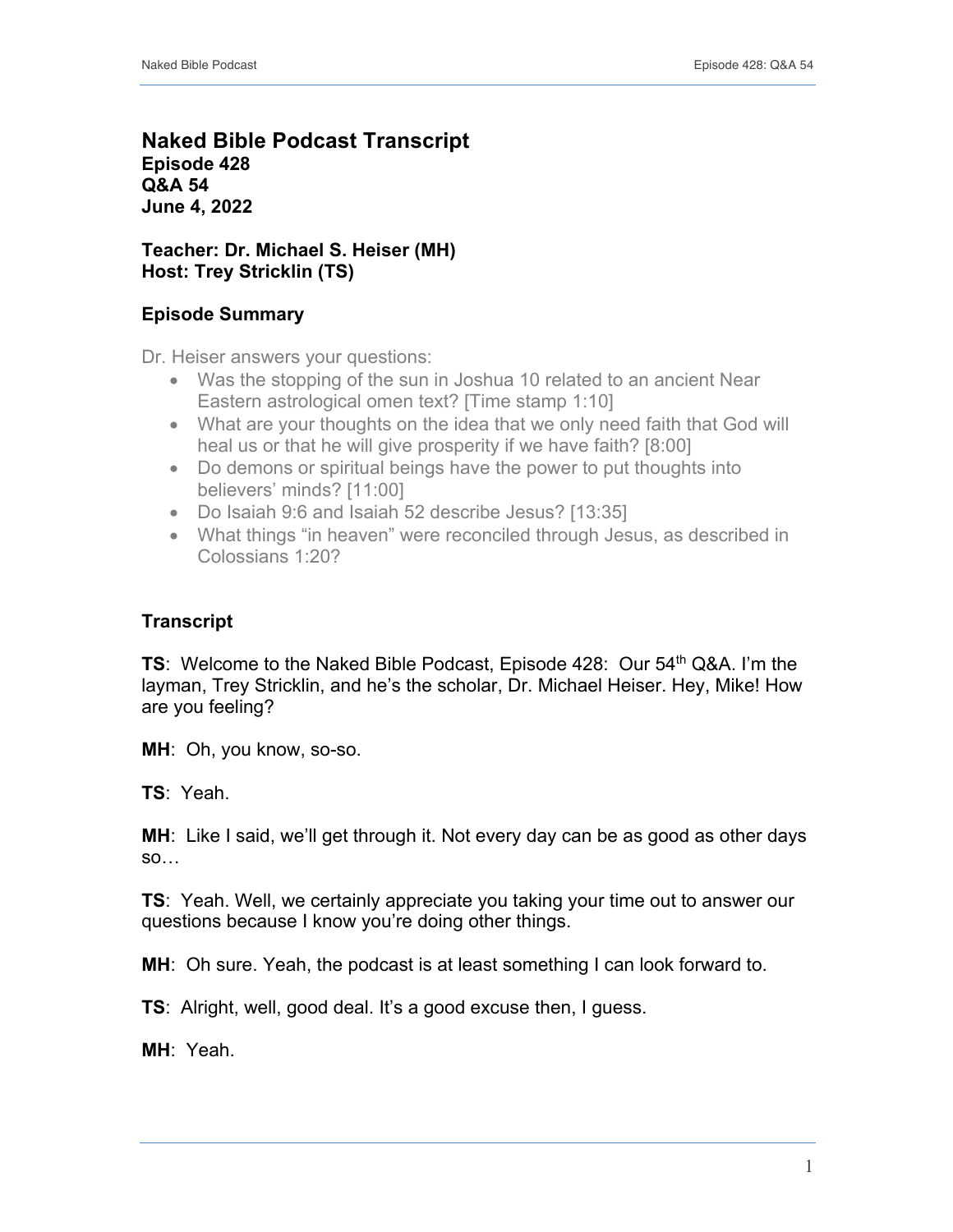1:10

**TS**: For me too. I enjoy it. So I look forward to it. Alright, Mike, well, why don't we just jump in here with Nathan? He asks:

**Do you have any information on Joshua 10, when Joshua prays that God would stop the sun? There seems to be lots of debate on this, and I have come across John Walton's view that it may be related to an ancient Near Eastern astrological omen text. I'm not a scholar and cannot seem to find enough resources to determine if this view is accurate in the Ancient Near Eastern context or if it is just speculative. Have you heard of this idea and can you shed some light on it?**

**MH**: Yeah, I've heard of it. It is speculative, but other things that could be said about it would be speculative, as well—about other interpretations. So it's certainly possible this could be related to some sort of omen language. For those who are interested, Walton does have an article entitled "Joshua 10:12-15 in Mesopotamian Celestial Omen Texts" and it's in the book titled *Faith, Tradition, and History: Old Testament Historiography in Its Ancient Near Eastern Context,* and that is edited by Millard, Hoffmeier, and Baker. So if you had that resource, you could go look up the article. This is one option, again, that maybe there is some kind of omen that Joshua is praying for that the Lord would do something. Whether that means it is an eclipse or some other celestial phenomenon, we have to speculate. So that's the speculative part of it. There are texts of this nature where some military context will be calling for a celestial omen to favor or go against the enemy and stuff like this. So there is certainly a parallel context for it, but there's probably not enough in Joshua itself to make that correlation secure, but it can certainly be argued for us. It's a possibility.

Another possibility is to argue that this is not necessarily an omen text or anything like this, but it is a prayer against the foreign gods, the gods of Canaan. And this is usually defended on the basis of Habakkuk 3. So in Habakkuk 3 we read… I'll start in verse 3.

**3God came from Teman, and the Holy One from Mount Paran.** *Selah* **His splendor covered the heavens, and the earth was full of his praise. 4His brightness was like the light; rays flashed from his hand; and there he veiled his power.**

Now this is a key verse here: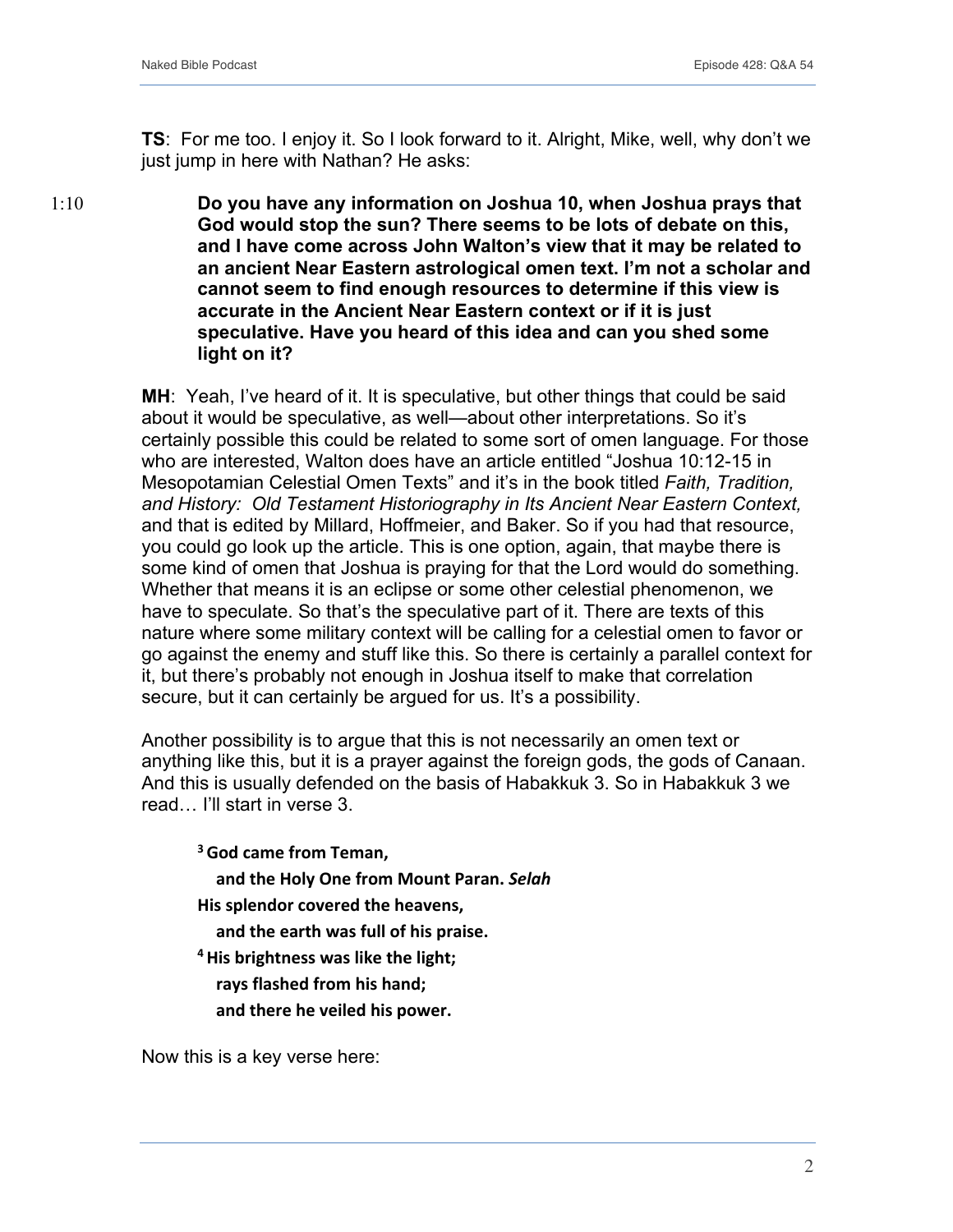**<sup>5</sup> Before him went pestilence, and plague followed at his heels.**

So the word "pestilence" in that verse (this is verse 5) is *dever* and the word translated "plague" that follows it is *resheph. Dever* and *resheph* are also names of ancient Canaanite deities. So you could have this idea here of these other deities following at the heels of Yahweh, like whimpering puppies or whatever. Verse 6 says:

**6He stood and measured the earth;**

**he looked and shook the nations;**

**then the eternal mountains were scattered;**

**the everlasting hills sank low.**

**His were the everlasting ways.**

**<sup>7</sup> I saw the tents of Cushan in affliction;**

**the curtains of the land of Midian did tremble.**

**<sup>8</sup> Was your wrath against the rivers, O LORD?**

**Was your anger against the rivers,**

**or your indignation against the sea,**

**when you rode on your horses,**

**on your chariot of salvation?**

Let me just stop there. This is very 8. "Rivers" is nahar and "sea" is the word *yam*. Both of these are also Canaanite deities. Verse 9: 5:00

**<sup>9</sup> You stripped the sheath from your bow,**

**calling for many arrows.**

**You split the earth with rivers.**

**<sup>10</sup> The mountains saw you and writhed;**

**the raging waters swept on;**

**the deep gave forth its voice;**

**it lifted its hands on high.**

And here's verse 11.

**<sup>11</sup> The sun and moon stood still in their place at the light of your arrows as they sped, at the flash of your glittering spear.**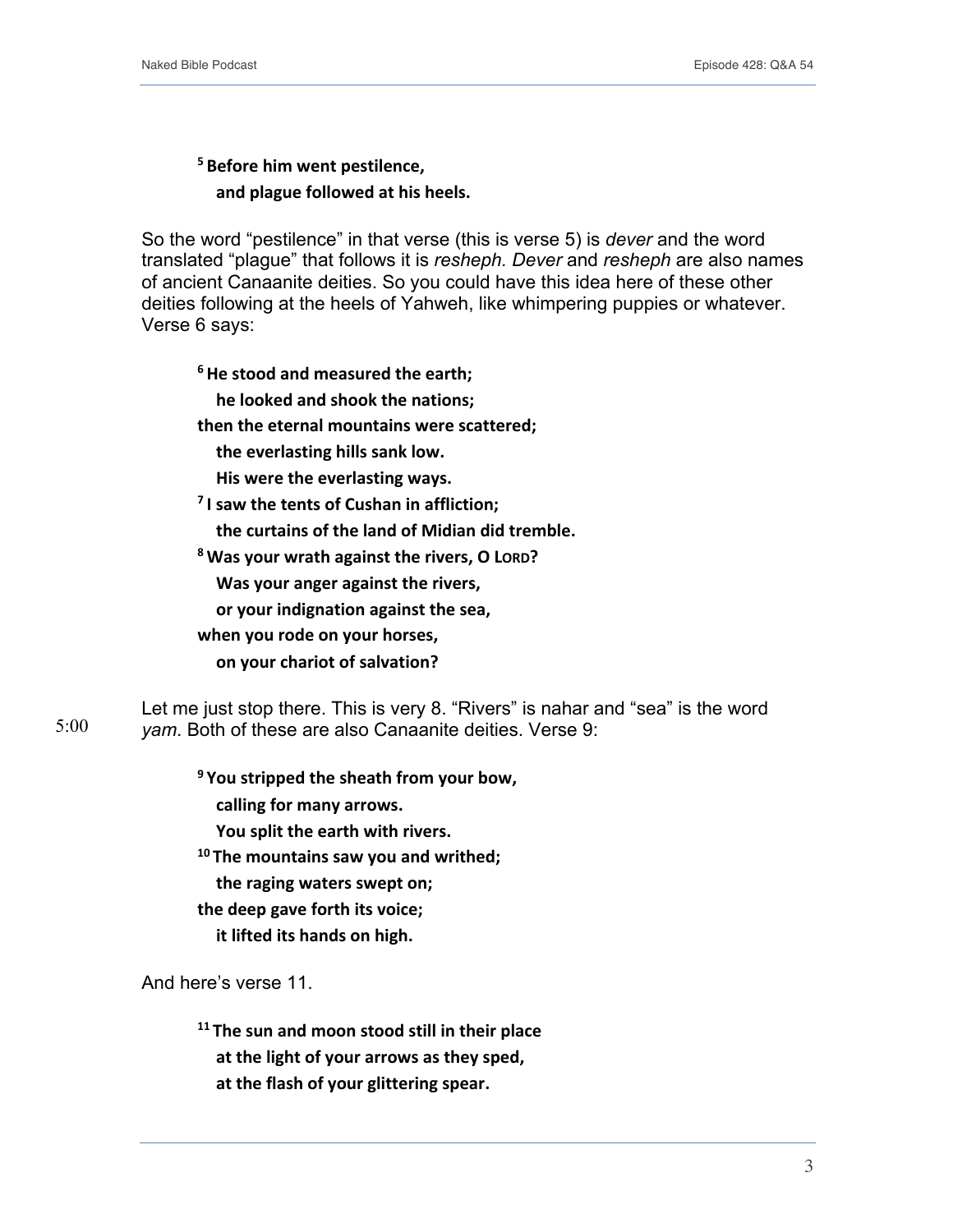We'll just stop there. So there's this reference to the sun and moon standing in their place, amidst this other part of this poem in Habakkuk 3 that have the gods of Canaan in subservient roles (lesser roles, lesser status than the god of Israel—than Yahweh). The whole point of this teaching is that the forces of plague and pestilence and whatever else these gods are supposed to be ruling over… They don't actually have these powers. These powers belong to Yahweh. So these gods are shown to be in submission to Yahweh in this passage. And there are other passages like this, too, in the Old Testament where some other foreign god is cast in a subservient light, and I think that's the best way to put it.

So if this is true with these other deity names; plague, pestilence, rivers*, sea, yam, nahar, dever, resheph..*. If it's true here (if this is how to read the text here that this is essentially a statement of spiritual superiority), then maybe when in verse 11 in Habakkuk he gets to the sun and the moon standing place, maybe that's to mark out *shamesh* or *shamesh* (deity name, also the word for the sun) and *yareakh* or *yarikh* (also a deity name). So maybe what Joshua is praying for in Joshua 10 is for God to have victory over the other gods of Canaan and not literally stop the sun and the moon.

So again, this is how the viewpoint is argued on the basis of Habakkuk 3, this parallel text. It seems pretty clearly to be a parallel—the sun and moon are right there. This is how this viewpoint is typically argued for, as opposed to something astronomical, but Walton's other idea of celestial omens just more broadly could also be in view, too. But again, these are speculations, and you have to judge which ones are more textually rooted than others. You know, God can certainly do what he wants in the physical world, but is that the right way to read Joshua 10? Again, there's disagreement there as the questioner noted.

**TS**: Rose in Minnesota has a question about the prosperity in faith teachings.

**What are your thoughts on the idea that we only need faith that God will heal us to get healing or that he will provide for all our needs? That He will give us prosperity as we have faith in Him?** 8:00

> **MH**: Yeah, I don't think very much of it. As far as you might want to know, what do they do with passages like 1 Timothy 5:23. where Paul can't heal Timothy? He knows Timothy has a problem with his stomach. He tells him to take some wine for his stomach's sake. Paul couldn't heal himself from the thorn in the flesh. He has to ask three times and, of course, the answer was no on each of those cases. If we were all automatically healed by the work on the cross, then these passages shouldn't even come up. Paul should never have been afflicted with the thorn in the flesh. Timothy should never have gotten sick. Nobody should ever get sick—no Christian, because we're already healed. Well, again, I think that's nonsense. I think it's really overreading the passage. The healing in passages like Isaiah ("by his stripes we are healed") is metaphorical and spiritual.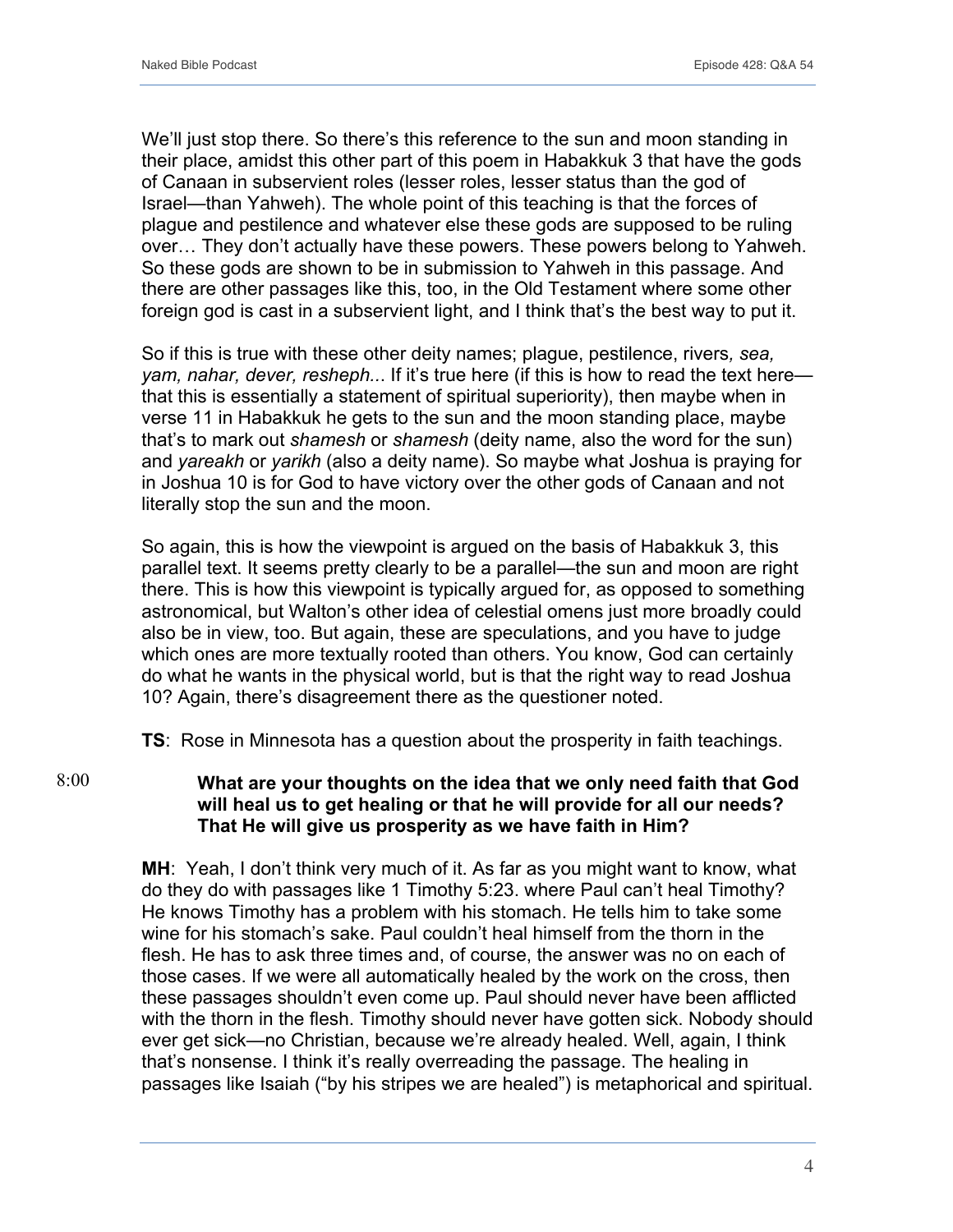There is no rule against using words like "healing" to speak metaphorically or figuratively, and that's what's going on here. Again, when Jesus runs into people who are sick, not only doesn't he heal them all, but he never accuses them of doing something wrong as to why they're sick. There may be one or two cases where what he says to them you might wonder, but he heals people. He doesn't blame them for their situation, or he doesn't promise that "Once I die, everybody's going to get healed." Nothing of the sort. So I think it's really dramatically overreading the text. If you think about it in real life, then this means that no Christian should ever be able to break a bone. No Christian should ever suffer the loss of an eye or a limb or a single digit on the finger. That doesn't make any sense. That's like if I accidentally saw off my finger, it's going to grow back because I'm a Christian. "By his strips I'm healed." Again, I think very little of "word of faith" in these kinds of teachings because they're demonstrably unscriptural, and in some cases they're just downright wacky and they're demonstrably untrue by real life. So beyond that, again, I'd probably get a little meaner and I don't want to get mean here, but again, I think this is very misleading and harms people. 10:00

**TS**: Gary asks.

### 11:00

## **Do demons or spiritual beings have the power to put thoughts into believers' minds?**

**MH**: Yeah, we don't have much to go on here. This is actually somewhat discussed in my *Demons* book. I have a little in the Q&A in the *Demons* book. There's a question there about, "Can demons read minds?" and that question… I'll just go read what I put there because it'll segue into this.

The question about whether demons can read minds usually arises from presumptions we have about consciousness and its relationship to supernatural beings. The fact that angels appear to people in dreams and visions (Matthew 1:20, Matthew 2:13 and 19, Acts 10:3) seems to suggest that supernatural beings can tap into one's mind. The assumption is that since evil spirits are fallen angels, the Satan and demons have the ability to "occupy space" in the human mind. That angels in the New Testament instructed people through such means is not evidence of mind reading though.

So I don't think they can read minds.

If anything, such incidents describe the transmission of information, not reading minds. Such incidents could, of course, influence human behavior and might conceivably be a line of demonic oppression.

Is it possible for Satan or a demon to put something into somebody's mind? I think the answer to that is yes. Dreams would be a peripheral way of illustrating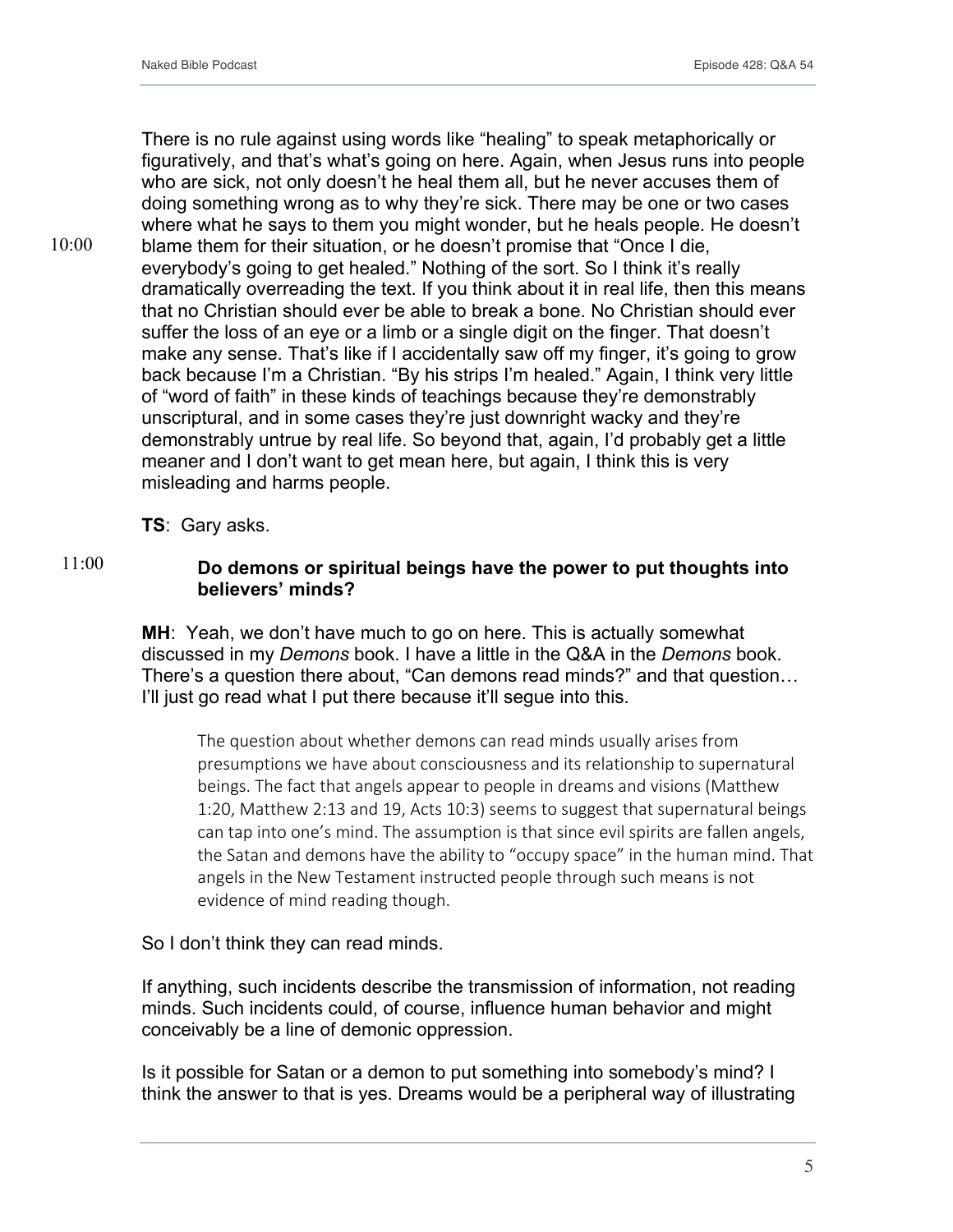that, but having said that, having at least allowed it for angels, there is no scriptural example of Satan or an evil spirit appearing to somebody in a dream. As such, it is impossible to make a scriptural statement for some sort of demonic influence over the mind. Again, this is all you've got, which isn't much—that angels can influence people through their mental states including sleep. But does that mean that Satan and demons do that? Are they allowed to do that by God? We don't have any indication that God does allow it. We know that for the other side (the angels), this is possible. So maybe it's possible for them to influence people this way or maybe this is part of possession or oppression or something like that, but we're just not told. So we have very little to go on here.

#### **TS**: Leroy says: 13:35

15:00

**I watched a video that Dr. Heiser did concerning "The Post Christian Future." In that video, he eloquently showed, using Biblical text, how the Apostle Paul called the gospel a mystery because it was hidden from them. My question is: Does Isaiah 9:6 describe Jesus, and also Isaiah 52 with emphasis on verse 14?**

**MH**: Yeah, I think it does. I think both of those verses do describe the suffering Messiah who is Jesus, and the reigning Messiah, who is Jesus. That would be Isaiah 9:6. I don't think there is much of a relationship between them, but yeah, I do think that this is the case for both of them. So I'm not sure. That seems to be the only question that was asked here. So I'll just leave it at that.

**TS**: Adam has our last question.

**In Colossians 1:20, Paul says God was pleased "…through him [Jesus] to reconcile everything to himself, whether things on earth or things in heaven, by making peace through his blood shed on the cross." We know that humanity has been offered reconciliation "on earth," but what things "in heaven" is he talking about reconciling?** 14:30

**MH**: Yeah, this is actually in the *Angels* book. This is why the books are written—so that we can cover questions like this at length. But let me just pull a few things out for the sake of this episode.

Most scholars would acknowledge that "all things, whether on earth or in heaven," in Colossians in this verse (in verse 20) includes the heavenly host. Okay? This is usually where this comes up in the question. So in light of that assumption, the issue that requires consideration is the meaning of "reconcile" and "making peace" through the cross. Most readers presume that this language refers to the forgiveness of sins, but that is not necessarily the case, and really not the case here. This comes up when I get the question, "Can fallen angels be redeemed?" The answer to that is no, according to Hebrews 2, and I don't think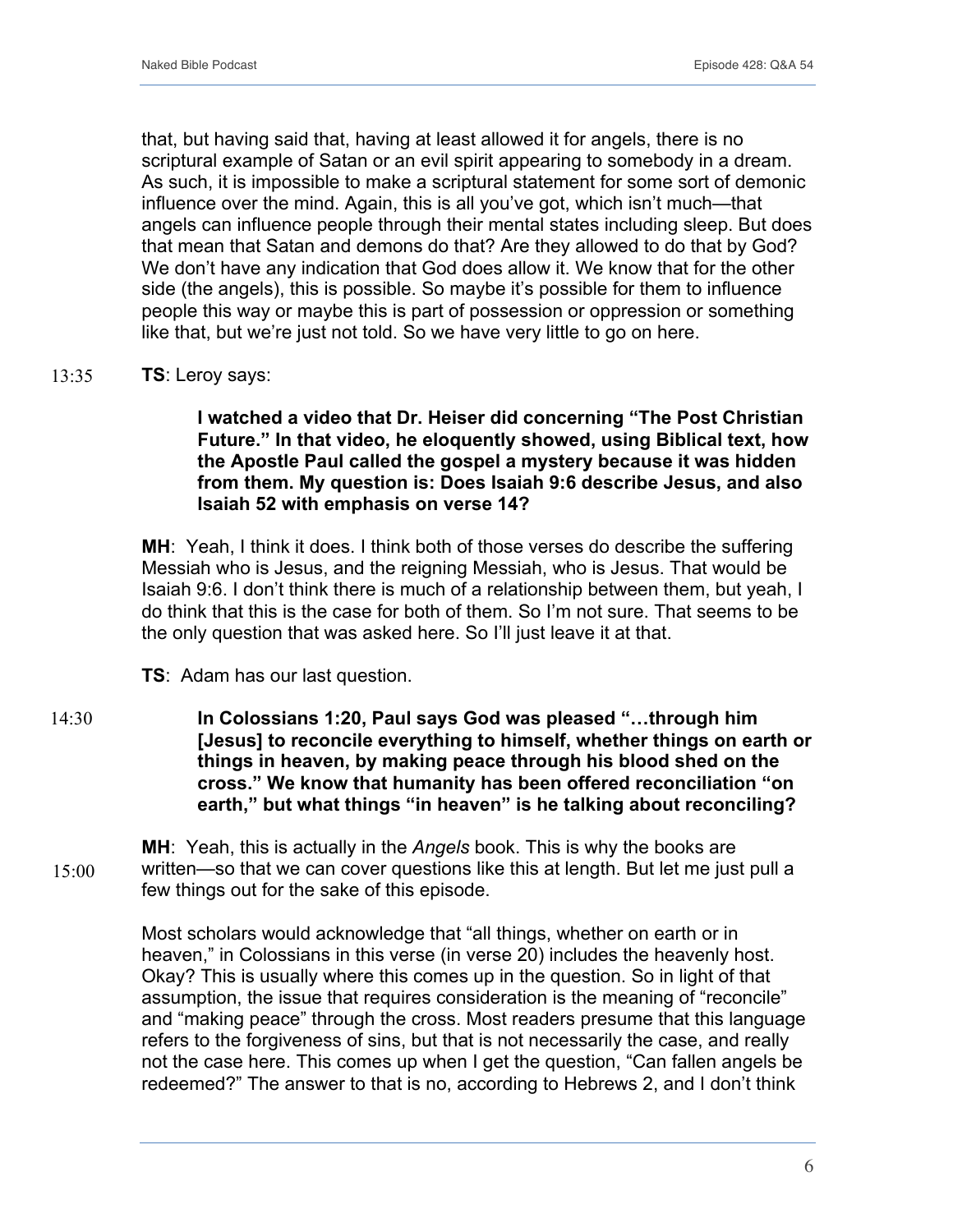that is contradicted by Colossians 1:20. You have to read in the idea of forgiveness of sins to reconciliation, which in some contexts may be in view and other contexts is not in view. The idea of reconciliation is multifaceted. For example, the work of Christ here in Colossians 1 is connected to the renewal of creation in other passages. That has nothing to do with forgiveness of sins. The creation didn't sin, okay? The planet didn't sin. So the reconciliation talked about there has nothing to do with forgiveness of sins.

So that is just a way of pointing out that the terminology itself has no inherent relationship to the forgiveness of sins or healing some moral offense or whatever. If you take a look at the verse in Greek (and again, I'm trying to skip around through what I have in the book here)... The book does this much better than I'm doing it here. In Colossians 1:20 you have

# **…through him to reconcile [MH: and the verb form is aorist] to himself all things, whether on earth or in heaven making peace [MH: and there you have another aorist participle in this case] by the blood of his cross.**

Aorist tenses for verbal forms in Greek… We have an infinitive here and a participle in this verse. Those grammatically have to do with completed time or past time, not to time in progress or a time yet unfulfilled. It has nothing to do with the future. So really, the verse is saying that "through him to reconcile to himself all things, whether on earth or in heaven, having made peace…" This is already a reality by the blood of his cross. What you're going to find out is this reconciliation talk… Again, if you read what I have in the book here, it is part of the already-butnot-yet. This is already true, but not yet, and it has to do with wider creation. I will read one quotation from one scholar here. It says:

The Greek *Eis auton* (to him) here does not indicate the completion of "imminent" reconciliation, and thus does not indicate a futuristic occurrence. The expression, which is construed in the aorist tense, "all things are reconciled *with him*," is to be interpreted as a parallel construction to the expression in stanza 1 (that's Colossians 1:16). "All things were created in him," and were created in him. It's past tense idea. Accordingly, reconciliation has its foundation in the creation and is now arriving at its completion in the dominion of the Son over all things. [Markus Barth and Helmut Blanke in Anchor-Yale]

The point is that the statements in Colossians 1:16 ("for by him all things were created, in heaven and on earth, visible and invisible") must be understood in tandem with Colossians 1:20 ("through him to reconcile to himself all things, whether on earth or in heaven"). Both statements are in the same paragraph unit and both verbs are in aorist tense. The Greek tense (which focuses on completed action, not action in process, or action yet unaccomplished), therefore— the reconciliation of Colossians 1:20 (which we haven't defined yet)